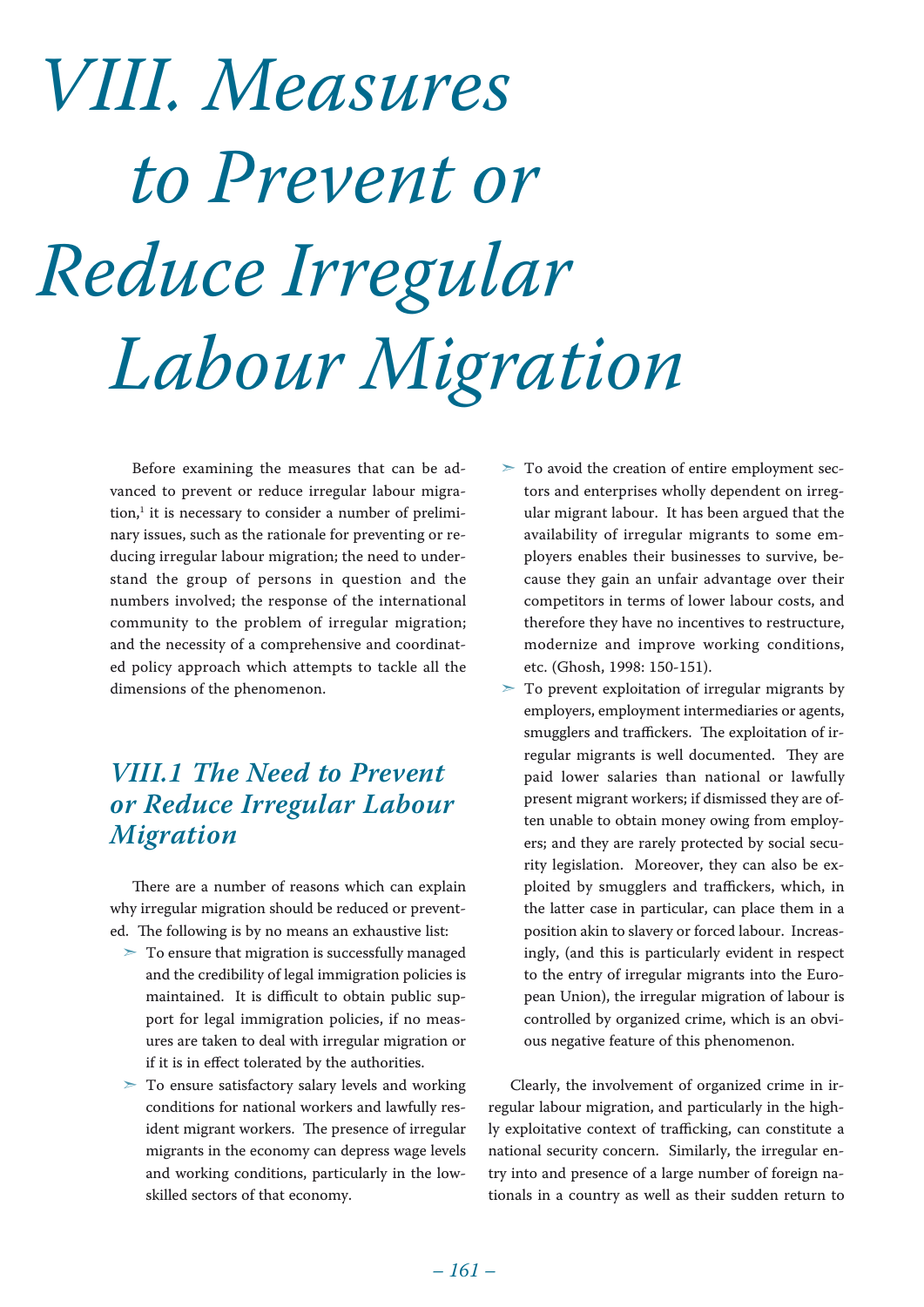the country of origin in the event of an economic downturn can lead to serious concerns about security: for example, during the Asian financial crisis in the late 1990s, large groups of irregular migrant workers in countries such as Malaysia were required to leave, and this resulted in considerable tensions between countries in the region.

Nevertheless, it cannot be denied that irregular migrants do meet labour demands in destination countries, particularly in low-skilled sectors. They provide low-cost labour not just because they earn less money (and employers do not make social security contributions), but also because they are usually young and less in need of health care. They also create a flexible workforce which can easily be dispensed with during downturns in the economy. It has been contended that governments often turn "a blind eye" to irregular migrant labour, because they recognize the short-term advantages of such a flexible workforce for employers and the national economy.

# *VIII.2 Who are the Irregular Migrants?*

By and large irregular migrants comprise two groups of persons. First, there are those who arrive clandestinely (i.e. passing the "green" frontier at night, crossing the sea in small rickety boats between North Africa and EU Member States, or hiding in sealed containers of articulated trucks) sometimes with tragic

consequences.2 The second group are irregular migrants who arrive legally (for example, with tourist or student visas) and overstay the period for which their visas are valid.

It is widely acknowledged that the majority of irregular migrants fall into the second group. In the EU 15 Member States (prior to enlargement in 2005), approximately 10 million EU/Schengen visas are issued annually to third-country nationals for short-term stays of no more than 3 months. However, it is unclear how many of these persons overstay, even though all thirdcountry nationals (visa and non-visa nationals) must now have their passports stamped on their entry into and exit from EU territory (EU, 2004j). Moreover, as observed in Section VI.4.3 above, the proliferation of temporary labour migration schemes and the increasing complex rules that govern these schemes increases the risk that migrant workers originally admitted lawfully into the country will fall into irregular status. Similarly, past regularization procedures (Section VI-II.4.5) have frequently been linked closely to migrant workers remaining in employment, which means that such migrants will again find themselves in an irregular situation if they lose their job.

Can irregular migrants be counted? Most official documents refer to the "problem" of irregular migration and that it is "significant", but there have been very few serious attempts to verify whether this is indeed the case. Estimates frequently differ significantly, according to the messenger (government or media) or indeed the situation when they are published. Most of the available data refers to the number of persons ap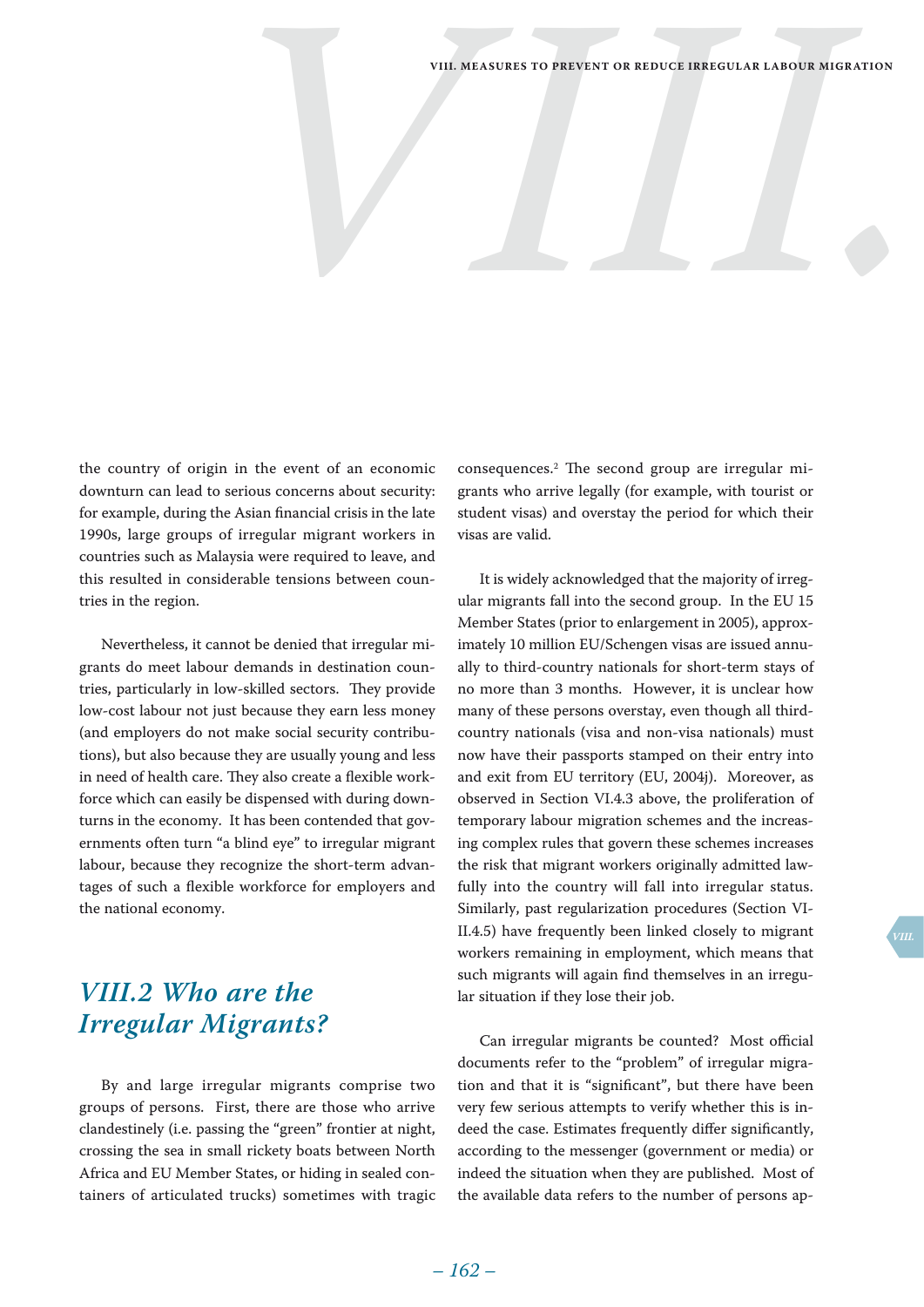prehended trying to enter clandestinely (although often this includes figures for people apprehended more than once) and of persons detected and expelled. However, this kind of data gives an incomplete picture and frequently reflects the extent of the resources assigned to and the level of effectiveness of immigration enforcement agencies. A further difficulty is that very little available data is disaggregated by sex and age. The absence of sex-disaggregated data on irregular migration prevents an accurate gender analysis of migration policies and programmes. Moreover, it has been difficult to obtain accurate EU-wide figures since some Member States are reluctant to publish their figures for fear that such information might be useful to those who facilitate irregular migration, such as smugglers and traffickers. The European Police Office (EUROPOL) has estimated that, before the recent EU enlargement, 500,000 irregular migrants enter the EU annually (EU, 2000b: 13), although the intractability of this issue is best reflected in a European Commission report on the links between legal and irregular migration, where it recognized the difficulties in counting irregular migrants and was only prepared to estimate that the numbers of irregular migrants entering the EU each year was probably over six figures (EU, 2004d: 11). ILO estimates that irregular migrants represent 10 to 15 per cent of the total migrant stocks and flows (2004: 11), which indicates that irregular migration does not represent a major share of labour migration.

Perceptions are also particularly important. Negative perceptions are presented when the terminology "illegal" migration and "illegal" migrant is used. The notion of "illegality" carries with it the stigma of "criminality" and many irregular migrants, even though they may have contravened immigration laws on admission and residence, are not normally perceived as "criminals" in the ordinary understanding of this term. Most international and regional organizations, such as IOM, ILO and the Council of Europe use the terminology "irregular migration". Indeed, only the EU persists in using the terms "illegal immigration" and "illegal immigrants".

Another issue of perception concerns rich and poor migrants. Irregular migrants are normally considered as persons with a low level of education from poorer countries with high unemployment or structural underemployment seeking a better life for themselves in countries which are more economically advanced. Governments and the media often convey similar perceptions of irregular migrants. But this is not necessarily the case. Often such migrants have a higher level of education and are not the poorest in their country of origin. Indeed, if their irregular movement has involved the "services" of smugglers, many must have been able to find the resources to pay for such services, either alone or with the assistance of their families, friends and home community.

# *VIII.3 Response of the International Community*

How has the international community responded to the perceived increase in irregular migration? In the 1970s, the phenomenon of irregular migration came to the attention of the international community after some horrific incidents involving trafficking. One incident in particular caught the headlines: some 50 Africans from Mali were discovered in terrible conditions in a truck in the Mount Blanc tunnel. Concerns over such incidents eventually resulted in the adoption of several UN General Assembly and Economic and Social Council resolutions against the abuses connected with irregular migration as well as the International Labour Conference's adoption of ILO Convention No. 143, which is discussed in Section I.2.1 above. The first part of this Convention is dedicated to preventing the abuses connected with the migration process and requires ratifying States to take measures to detect, eliminate, and apply sanctions for the clandestine movements of migrants in abusive conditions and illegal employment, including labour trafficking. It also contains a number of provisions protecting the rights of irregular migrant workers, particularly their basic human rights as well as their rights arising out of past employment (unpaid wages, etc.) (Arts.1 and 9(1)) (Section I.2.3 above).

ICRMW was drafted during the 1980s and adopted in December 1990. It entered into force on 1 July 2003 (Section I.2.2 above). Its aim is to ensure that the rights of *all*  migrant workers and their families are protected and in-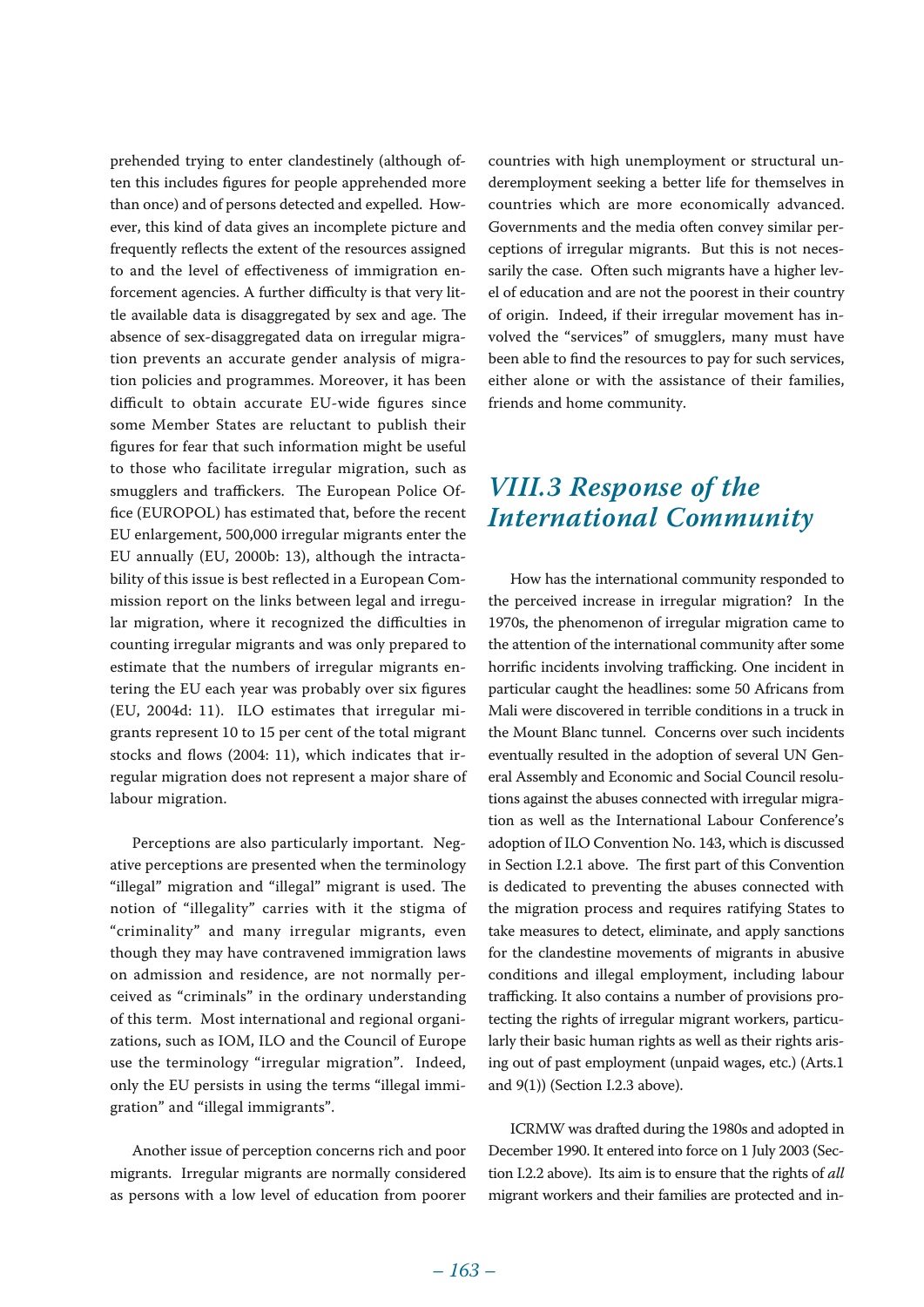cludes a chapter on the protection of the rights of all migrant workers, including irregular migrants (Part IV). However, the ICRMW also contains a number of provisions aimed at preventing and eliminating movement of illegal or clandestine migrants and employment of migrant workers in an irregular situation (Part VI, Art.68). Its philosophy is that a comprehensive approach to preventing irregular migration cannot ignore the basic needs and rights of those already in an irregular situation.

In 2000, the UN General Assembly adopted the International Convention against Transnational Organized Crime (ICTOC), which includes two protocols relating to the links between organized crime and migration: the Protocol against the Smuggling of Migrants by Land, Air and Sea; and the Protocol to Prevent, Suppress and Punish Trafficking in Persons, Especially Women and Children (UN, 2000b, 2000c, 2000d). The Convention and both Protocols have now entered into force. In addition to establishing a framework for dealing with these crimes, the Protocol on Trafficking also contains a number of provisions focusing on the protection of victims of trafficking. However, it should be emphasized that these are not human rights instruments, having been adopted in a criminal law enforcement context.3

In addition to these international responses, there have also been regional responses to addressing the phenomenon of irregular (labour) migration. In particular, EU law and policy on irregular migration has expanded rapidly in recent years under new EU competences afforded by the 1997 Treaty of Amsterdam, which amended the EU Treaty. The EU has adopted a series of legal "soft law" and operational measures to combat irregular migration, including trafficking and smuggling of human beings.4

# *VIII.4 The Need for a Comprehensive Approach*

A comprehensive or holistic approach is necessary to address the problem of irregular labour migration. Four governing principles should underpin action to prevent or reduce irregular migration:

- $>$  An isolationist approach is bound to fail. Strengthening dialogue, cooperation and partnerships between all countries affected by irregular migration (i.e. origin, transit and destination countries) is critical.
- $>$  It is necessary to adopt a set of measures that are both comprehensive and complementary. A holistic approach to preventing or reducing irregular migration is therefore required.

#### **Te x t bo x VIII . 1**

# **The Informal Economy in the Russian Federation**

"The scale of the informal economy is ... [significant] in Russia. The most conservative estimate of the contribution the informal sector makes to the economy is 22.4 per cent of Gross National Product (GNP). The greatest numbers of informal workers are in trade (market sales) or are working for individuals, for example, as domestic workers. Many also work in agriculture and construction. By mid-2001, an estimated 10 million persons were engaged in the informal sector. Of these, 6.5 million worked solely in the informal sector. It is also estimated that 3.3 million were involved in trade and catering, 2.7 million in agriculture, about 1 million in industry and more than 0.5 million in construction.

The scale of the informal economy ... [contributes] towards the proliferation of labour exploitation, both for national and migrant workers. Irregular migrants are particularly vulnerable. Demand for informal labour promotes irregular migration .... Moreover, ... the presence of a great number of irregular migrants (estimated at around 4 to 5 million) in the country who cannot obtain official employment stimulates the development and prosperity of the informal sector.

The wide use of ... migrants [in the informal economy] is an important feature of labour migration in Russia. Using migrant workers allows employers to increase flexibility and decrease costs in the form of social security contributions, taxes and wages. Yet the situation is dual edged. Migrants' lack of rights increases their vulnerability to exploitation; however, their own willingness to enter into flexible situations exacerbates the problem. A vicious circle ensues, escape from which might only be possible given a well-planned policy to regulate the informal economy."

Source: Tyuryukanova (2005: 56-57) (footnotes omitted).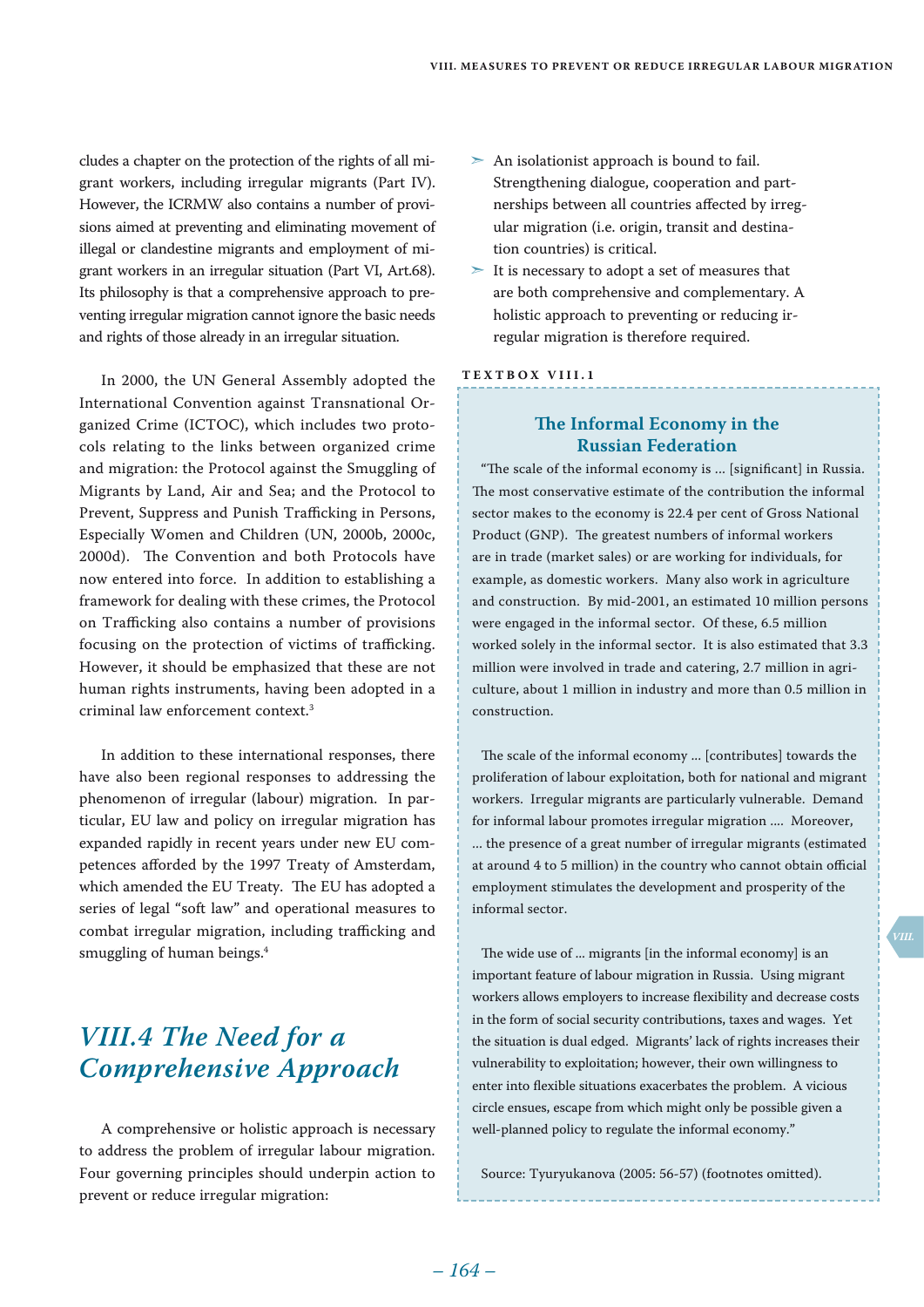- ➣ Control or restrictive measures alone are insufficient.
- $\geq$  A cross- or multi-sectoral approach is essential, engaging not merely the participation of governments in the countries affected by irregular labour migration, but also the social partners and civil society. In particular, the problems of the informal labour market cannot be adequately addressed without the participation of employers and unions.

With regard to controls and restrictive measures, there are significant differences in the positions of policy-makers: for example, ICRMW underscores this point, although it has not secured wide support from OSCE participating States. It recognizes that irregular migration often leads to exploitation and abuse and therefore strongly supports actions to preventing and eliminating illegal or clandestine movements and employment of migrant workers in an irregular situation (Part VI). At the same time, it accepts the fact that irregular migrant workers exist and supports the protection of their fundamental human rights and social rights, including employment rights (Part IV) (Section VIII.4.4 below). A similar approach is adopted in ILO Convention No. 143.

Consequently, protection should be an important ingredient in the comprehensive set of measures required to prevent or reduce irregular labour migration. Such protection can also be a useful tool in combating the informal labour market, which is more prevalent in some OSCE countries (e.g. southern European countries and the Russian Federation – Textbox VIII.1) than in others and serves as a significant pull factor for irregular labour flows.

A series of comprehensive measures to prevent or reduce irregular labour migration can therefore be envisaged at all stages of the migration process: activities in countries of origin; border controls and articulation of a viable visa policy; measures and sanctions against those who facilitate irregular migration; safeguards for irregular migrant workers; regularization or legalization programmes; return measures; opening up more legal channels for labour migration; and inter-state cooperation. This broad range of measures is considered below.

## **VIII.4.1 Activities in countries of origin**

Activities to discourage irregular labour migration movements should be taken in the countries of origin of potential irregular migrants (Section III.3.3.1 above). These activities may include public information and/or education campaigns on the risks of irregular migration, particularly on the dangers of falling into the hands of traffickers, smugglers or unscrupulous labour migration intermediaries or agents; and knowledge of laws and practices in destination countries.<sup>5</sup> In this re-

#### **Te x t bo x VIII . 2**

# **ILO Activity to Prevent and Reduce Trafficking in Women**

The ILO technical cooperation project "Employment, vocational training opportunities and migration policy measures to prevent and reduce trafficking in women in Albania, Moldova and Ukraine" provides assistance and guidance to the Ministries of Labour, State Migration Authorities and National Employment Services of these countries in the formulation of gender-balanced migration policy measures and the strengthening of migration and employment management capacity. The project activities are aimed at strengthening the institutional structures and policy measures to regulate legal labour migration, especially out-migration, and reducing trafficking of young women by providing domestic employment alternatives and by enhancing access to legal migration channels.

An ILO special booklet addresses the causes, consequences and mechanisms of trafficking and its gender dimensions. It provides guidelines for policies and other actions to prevent and address trafficking and support for and protection of victims and prosecution of traffickers. The Guide has been translated in several languages and is widely used by ILO constituents and civil society organizations working on migration. It has proven to be a valuable tool in assisting constituents in countries of origin to formulate their migration policies and programmes and raise awareness on migrant workers' rights.

Sources: ILO International Migration Programme (MIGRANT), March 2006; ILO (2003c).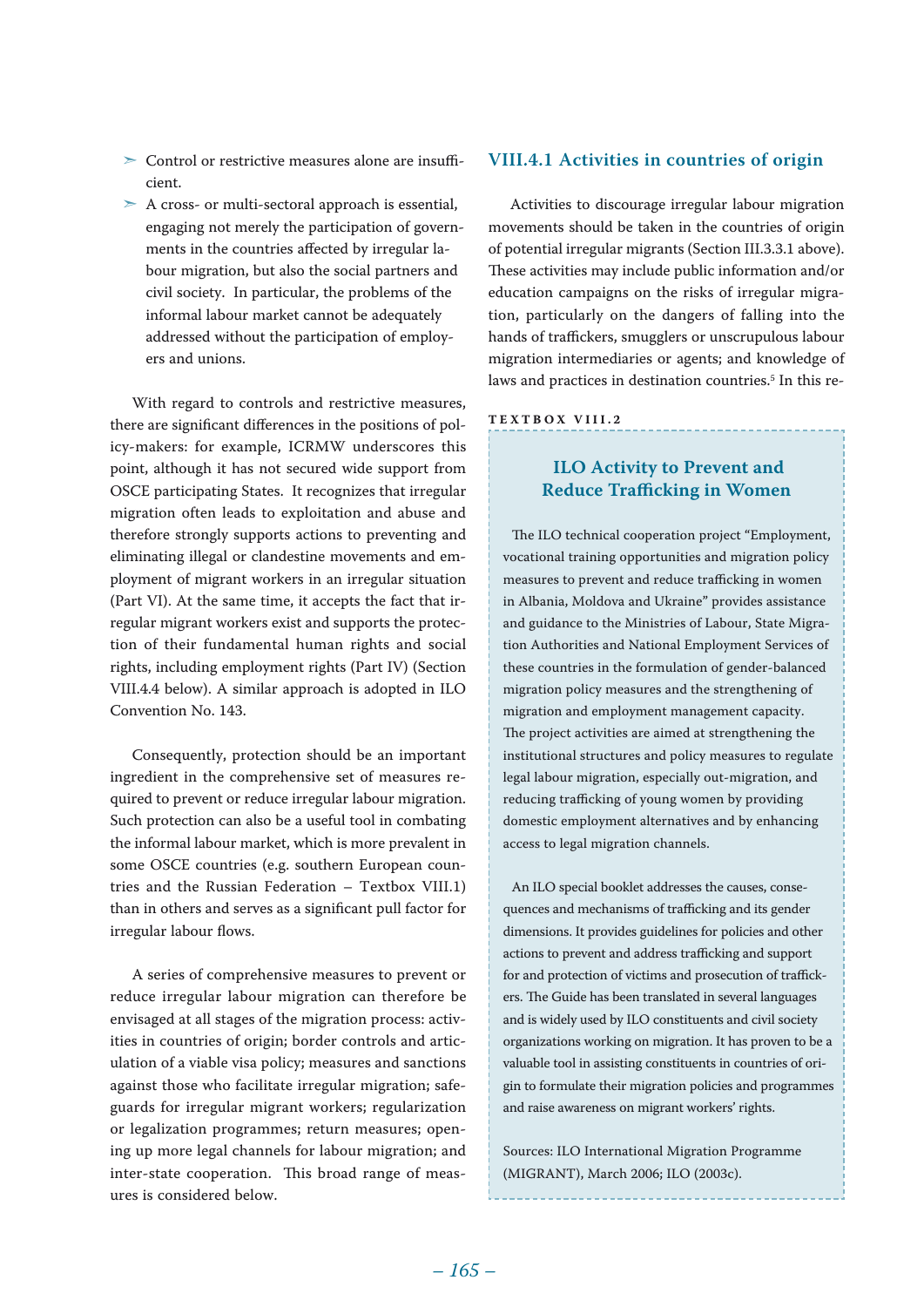gard, IOM undertakes numerous activities in countries of origin with a view to informing potential migrant workers of the risks of leaving in an irregular manner. Moreover, such activities may include capacity-building measures to strengthen institutional structures in this area. It is also important that any such measures in countries of origin are not focused solely on deterring labour migration altogether. Legal labour migration opportunities should also be promoted (Textbox VIII.2). The aim should be to ensure that as many migrants as possible move in a lawful manner. For example, with specific regard to women migrants, the *ILO Information Guide on Preventing Discrimination, Exploitation and Abuse of Women Migrant Workers (2003)* contains comprehensive guidelines, outlined in several distinctive booklets, to help potential migrants to decide and prepare for employment abroad, to prevent and address abuse in recruitment, to improve the situation of women migrants, including irregular women migrants, in the countries of destination, and to assist and support their return. The negotiation of bilateral labour agreements between origin and destination countries and their effective implementation (Section IX.1.1 below) can also play an important role in reducing irregular labour migration flows between the countries concerned.

# **VIII.4.2 Border controls and visa policy**

In discussing external measures to be taken to prevent or reduce irregular migration, the most common provisions mentioned are those relating to prevention of entry to irregular migrants. Border controls need to be efficient and fair, since the propensity to try irregular methods tends to increase if migrants are unsure whether a corrupt border guard will demand payment of a bribe or make life difficult for them. Efficiency at the border is enhanced when there is trust based on cooperation among border officials of all the countries involved in the migration process, and particularly between countries with common borders. Unfortunately, in some regions, it is not uncommon for border guards to attempt to pass responsibility for irregular migrant workers (particularly those transiting through their country) to officials in the other country, rather than to work together to address the problem. The EU has adopted comprehensive measures to ensure that common rules are applied at EU external borders and has established a European agency to enhance cooperation between EU Member States at these borders (EU, 2004f).

A viable visa policy enabling the migrant to enter the country to take up employment, with a minimum of bureaucratic obstacles and/or red tape, is also essential to ensuring that fewer migrants enter the country without authorization. Unfortunately, visas issued for admission into a country for other reasons (such as tourism or study) are abused in many countries as well as EU Member States applying the three-month EU/ Schengen visa for short-term visits, although often such abuse is exacerbated by the lack of sufficient legal avenues to take up employment.

# **VIII.4.3 Actions against those who facilitate irregular migration: addressing illegal recruitment, trafficking and smuggling, and employer sanctions**

A recognized method of preventing or reducing irregular migration is to regulate more effectively the recruitment of migrant workers with a view to countering illegitimate recruitment practices and to penalizing those who assist and facilitate the movement and placement of irregular migrant workers.

Regulation of recruitment in countries of origin is discussed in Section III.2 above. Recruiters or private employment agencies (PEAs), in the form of temporary work agencies or other labour providers, also operate in destination countries and regulation of their activities is necessary. Ireland offers a good example of how to develop a regulatory framework for PEAs, as it has become a prime country of destination in a relatively short period of time (Textbox VIII.3).

To ensure that the regulatory framework operates successfully, monitoring and enforcement mechanisms should also be introduced. Monitoring mechanisms may include pre-licensing checks and on-the-spot inspections after issuance of the licence by the licensing authority or by labour inspection units, including unannounced visits following complaints or reports of suspicious practices from a wide range of sources. Enforcement activity may range from warnings to improve behaviour to administrative and/or penal sanctions, such as fines, revocation or withdrawal of licenc-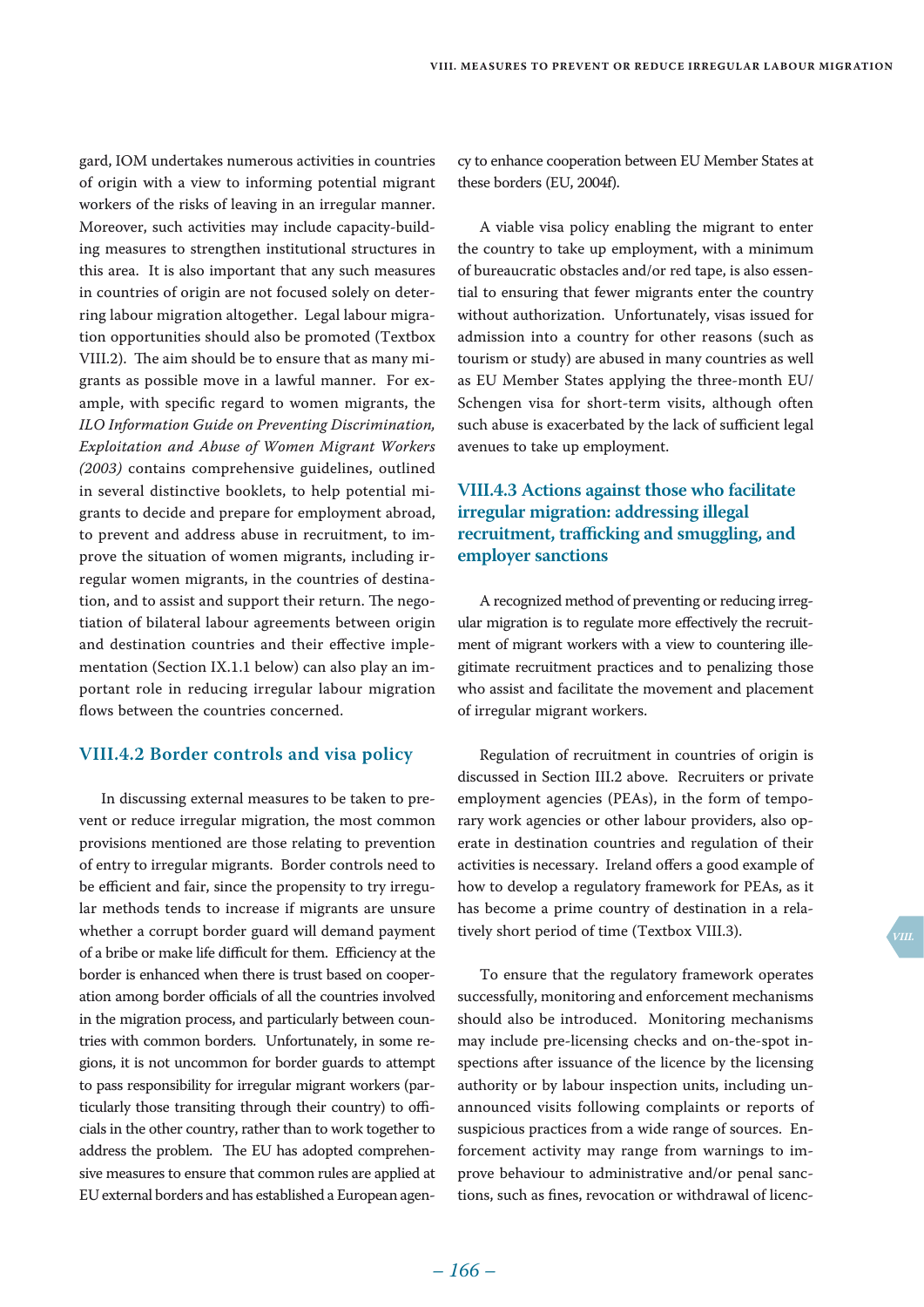# **The Development of the Regulatory Framework for PEAs in Ireland**

Ireland is an interesting example of how a government adopted legislation on the operation of PEAs according to the changing nature of the labour market. The Employment Agency Act of 1971 laid down the principles for licensing recruitment agencies and introduced a licence procedure that established certain financial and managerial conditions, including inspection of suitable premises. Otherwise, the overall regulation was relatively liberal in its approach. It has to be borne in mind that, when the Act was adopted, recruitment agencies in Ireland were mainly engaged in recruiting Irish citizens for overseas work, primarily to the UK. The boom in the Irish domestic labour market led to labour shortages in the 1990s. In a relatively short period, Ireland changed from being a labour-sending country to a country of destination and this in turn led to an increase of the number of PEAs operating in Ireland and in other countries in order to recruit for the Irish labour market.

Faced with these developments, the Irish Department of Enterprise, Trade and Employment (DETE) prepared a discussion paper for the Review of the Employment Agency Act 1971 in May 2004. After receiving comments from organizations of employers (including the recruitment industry) and workers, individual PEAs, Revenue Commissioners, and the Immigrant Council of Ireland, the DETE published a "white paper" on the matter in June 2005 in which it recommended the drafting of a new Bill during 2006.

The proposed legislation is based on ILO Convention No. 181 and is expected to replace the current system of licensing with a registration procedure which includes a Statutory Code of Best Practices. A newly established Statutory Advisory/Monitoring Committee (comprised of representatives of DETE, social partners, and the National Recruitment Federation) will be responsible for monitoring and implementation of the Code. It is also planned to introduce a new complaint procedure.

Source: Ireland (2005c).

#### **Te x t bo x VIII . 4**

## **The UK Gangmaster Licensing Authority (GLA)**

Until recently, recruitment agencies, known as "gangmasters" provided labour for the agriculture and food-processing sector in the UK but functioned essentially without regulation. In 2003, as the result of a tragic incident which led to the death of some 20 migrant cockle pickers recruited through gangmasters, the government decided to change the UK system. This led to the drafting of a voluntary code of conduct by the multi-stakeholder Temporary Labour Working Group (TLWG). Enacted in 2005, the Gangmasters (Licensing) Act makes it compulsory for gangmasters to be licensed and to comply with the TLWG code of conduct. The Gangmasters Licensing Authority (GLA) was established in the same year and is responsible for licensing existing and prospective gangmasters. The Act introduces a criminal offence for gangmasters operating without a licence and penalties for employers ("labour users") resorting to the services of nonlicensed gangmasters.

GLA is required to recover the full cost of its licensing procedure and this will no doubt have an impact on the level of fees. It will make use of inspections at the application stage and after the

licence has been issued. However, application inspections for all labour providers would be very costly and, for this reason, GLA is seeking to implement a risk-assessment approach at the application stage. On the basis of a statistically sound risk profile, which is currently being developed, GLA will audit only those gangmasters whom it sees as constituting a medium to high risk of future non-compliance. In addition, GLA is seeking to follow a proportionate scoring system for compliance, using categories such as critical (safety), critical (other), reportable and correctable. In addition, compliance and the possible risk factor will be assessed on the basis of, for example, interviews with workers and labour providers, data collected from labour providers, and evidence collected by GLA officers. The risk assessment process is aimed at lowering the cost of the overall licensing regime, since labour providers who comply with the regulations will not be burdened with inspection and auditing costs and only those labour providers which are believed to constitute a risk to the rights of affected workers will be targeted for assessment.

Source: UK (2005a).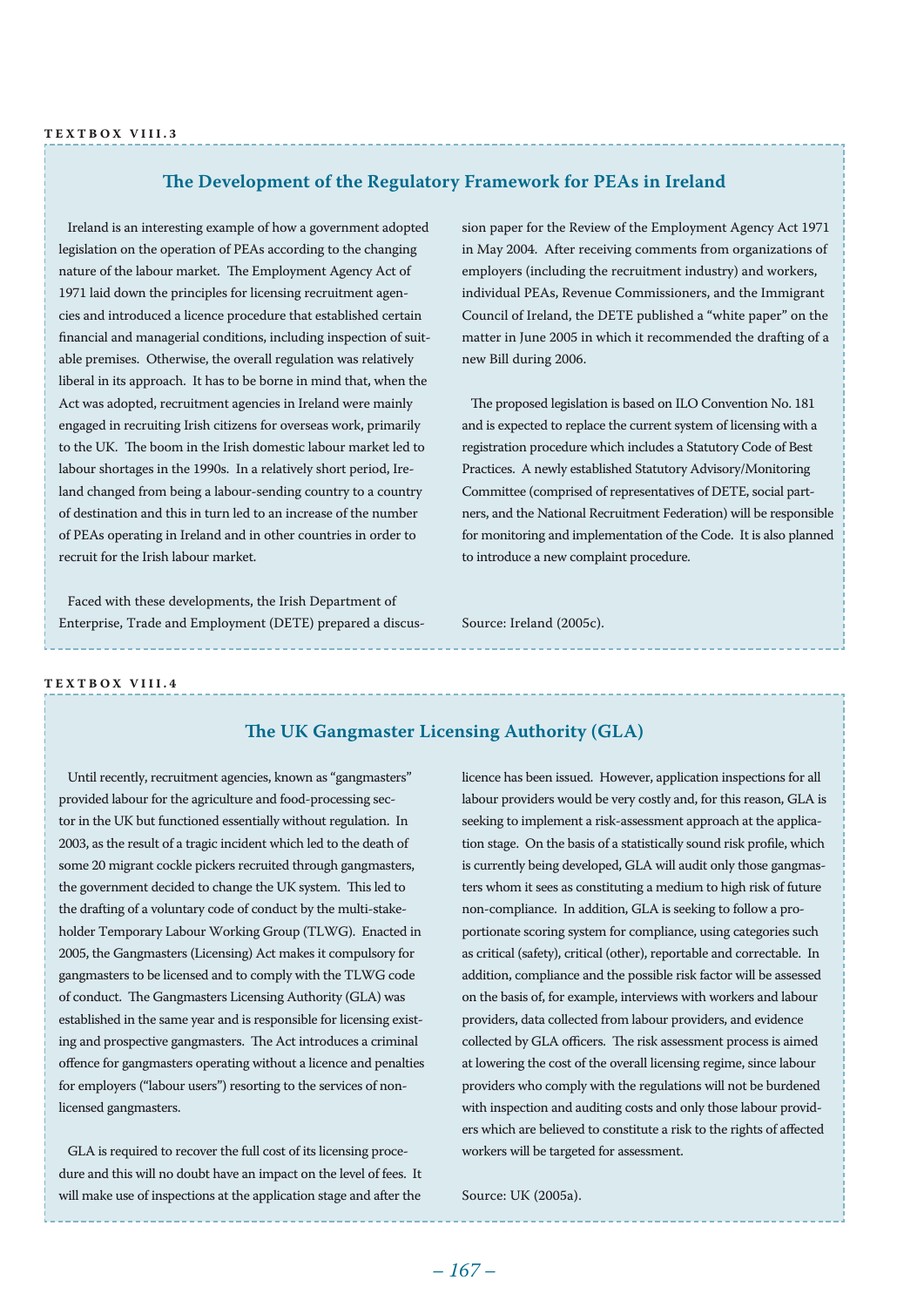es, imprisonment, and seizure of assets. The UK Gangmaster Licensing Authority (GLA), established in 2005, is an interesting example of a recent initiative to monitor compliance of recruitment agencies in the agriculture and food-processing sector (Textbox VIII.4).

In addition to the efforts undertaken to halt illegitimate recruitment, punitive measures against a range of diverse actors, such as transport carriers (principally airlines, but also bus and shipping companies), $^6$  labour migration intermediaries or agents, migrant smugglers and traffickers, and employers, should be introduced. The imposition of sanctions on those who facilitate irregular migration is also supported in pertinent international standards: ILO Convention No. 143 (Part I), ICRMW (Part VI), and the Protocols to the recently introduced UN ICTOC discussed in Sections I.2 and VIII.3 above.

As is evident from the definitions found in the IC-TOC Protocols and the recently adopted EU measures, there is now a consensus on the important conceptual difference between migrant smuggling and trafficking. First, trafficking, in comparison to smuggling, does not necessarily involve crossing international borders and second, trafficking should be considered a more serious criminal offence due to the use of coercion, deception, fraud, and violence.<sup>7</sup>

While the imposition of sanctions on those who facilitate irregular migration is considered to be a just method for tackling the abuses that occur, it is important that the penalties are sufficiently substantial to deter the activity. Often, the international criminal organizations involved in trade in human beings factor sanctions into the operation of their illicit business as a manageable loss.

It is important that any punitive measures adopted are uniform, in order that such organizations will not merely shift their operations to a country with the least effective controls and lower sanctions. It is also very important that laws already in place are properly enforced. For example, the number of successful prosecutions of persons facilitating irregular migration is very low in some countries.8 However, increasing criminalization of this area also raises a number of problematic policy questions. Carrier and employer sanctions have been criticized for "privatizing" immigration control. For example, carrier sanctions have been denounced by the UNHCR as putting considerable obstacles in the way of refugees fleeing persecution so as to undermine the right "to seek and enjoy asylum" under Article 14 of the Universal Declaration of Human Rights. Employer sanctions have been criticized as increasing the risk of racial and ethnic discrimination against all workers, including national and lawfully resident migrant workers. There has also been some criticism of the type of sanctions imposed against smugglers and traffickers, particularly in the failure to distinguish between serious offences (which are related to international organized crime) and less serious offences. Finally, the criminal offences, if drawn too widely, might also criminalize charitable organizations, NGOs and individuals, providing humanitarian assistance to irregular migrants in destination countries.

## **VIII.4.4 Protection**

As observed above, part of the comprehensive approach to prevent or reduce irregular migration should also include measures to ensure the protection of irregular migrant workers, who often face exploitation during travel or transit and in the workplace and who run the risk of serious violations of their human rights. Therefore, minimum guarantees for the protection of irregular migrants should be put into place and implemented as an integral aspect of a preventive approach,<sup>9</sup> without which a restrictive policy to prevent or reduce irregular migration would lack credibility. Importantly, such measures should take into account the gender different needs and concerns of male and female migrants with respect to the violations of their human rights (ILO, 2003c: Booklet 3, 39-97).

As underlined in Section I.1 above, fundamental human rights are conferred upon all persons without distinction in international human rights law. Consequently, irregular migrant workers should, for example, always be protected from slavery-like practices, forced labour,10 and inhuman and degrading treatment, while being ensured their liberty and personal security (i.e., freedom from arbitrary arrest and detention). According to the Platform for International Cooperation on Undocumented Migrants (PICUM), a NGO involved in the protection of irregular migrants in Europe, $11$  the four most important aspects of fair employment conditions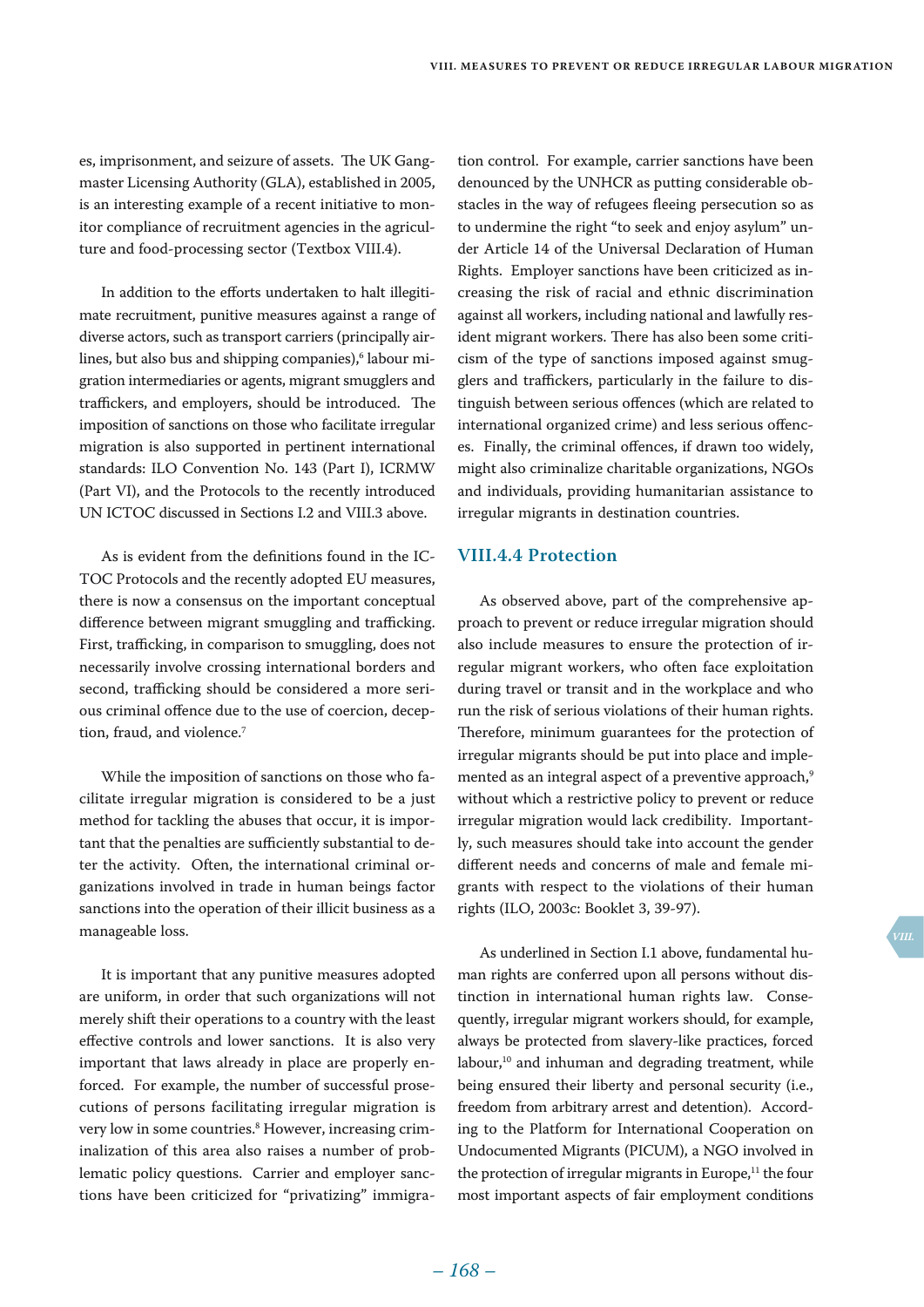for irregular migrants relate to:

- $\geq$  the right to a fair wage:
- $\geq$  the right to compensation for work accidents:
- $\geq$  the right to defend these rights in the labour
- courts or tribunals of the country of employment;
- $\geq$  the right to organize.

A particularly exploitative practice concerns the inability of all migrants, whether lawfully resident or irregular, to claim their rights arising out of past employment, such as payment of past wages/remuneration and reimbursement of social security and other contributory benefits. ILO Convention No. 143 calls for equal treatment between irregular migrants and regular migrants in this area (Art.9(1)) (Section I.2.3). Effective implementation of the right to claim past wages would send a message to employers that labour standards will be enforced in respect of all their employees regardless of whether they are national workers (both those employed in the formal and informal labour markets), lawfully resident migrant workers, or irregular migrant workers. With regard to social security, it is not possible, in the absence of bilateral agreements (which, in any event, are normally only applicable to lawfully resident migrant workers), to recover contributions that have been paid. This is also the position for many third-country nationals working in EU Member States. However, where social security contributions have been made, their reimbursement in these circumstances would give irregular migrants a financial incentive to leave the territory voluntarily.

Proclaiming the rights to which irregular migrants should be entitled and securing those rights in practice are two entirely different matters. There are a number of legal and practical obstacles to the enjoyment of these rights. In many countries, criminalization of the provision of assistance to irregular migrants is a significant legal obstacle to the ability of irregular migrants to secure adequate accommodation. Moreover, the legal obligation imposed on officials to denounce irregular migrants (e.g. in Germany) to the immigration authorities can mean that irregular migrants are less able to rely on their rights. In practice, there is also inadequate information available to irregular migrants to enable them to assert their rights. For example, while access to emergency health care is available in most European countries to all persons without distinction

of any kind, including legal status, irregular migrants are rarely informed of this right and doctors are frequently unaware whether such health care can be provided and to what degree (Cholewinski, 2005: 50-52).

Irregular migrants also fear coming forward to the authorities because disclosure of their identity will often trigger actions to remove or expel them from the territory. Clearly, removing these legal obstacles and informing irregular migrants about their rights constitute part of the solution to securing these rights in practice. Moreover, the immediate expulsion or removal of irregular migrants is obviously counter-productive, particularly in cases where action is taken to investigate and prosecute those who have exploited the migrant concerned.

A similar dilemma exists in respect of victims of trafficking or human smuggling. State authorities should consider delaying their removal, by granting them a period for recovery and reflection and a residence permit, depending on the victim's circumstances. Indeed, such measures are supported by the UN Protocol against Trafficking  $(Art.7(1))^{12}$  and the Council of Europe's recent Convention on Action Against Trafficking in Human Beings (Council of Europe, 2005a: Arts.13-14). The EU has produced a Directive to this effect (2004c), which has to be transposed into the laws of Member States by 6 August 2006. The OSCE Action Plan to Combat Trafficking in Human Beings (APCTHB) also recommends "a reflection delay" for victims of trafficking to give them time to decide whether to act as a witness and the provision of temporary or permanent residence permits on a caseby-case basis taking account of factors such as the safety of the victim (2003: Part V, para.8). A further possible course of action would be to regularize the stay of those irregular migrants who make credible complaints to the authorities, especially employment tribunals and labour inspection authorities (Section VIII.4.5). It should also be possible to encourage irregular migrants to instigate court proceedings against employers by offering anonymity or by granting a power of attorney to their representatives, such as trade unions, to act on their behalf in such proceedings (Cholewinski, 2005: 56). Court proceedings of this kind are possible in Switzerland, for example.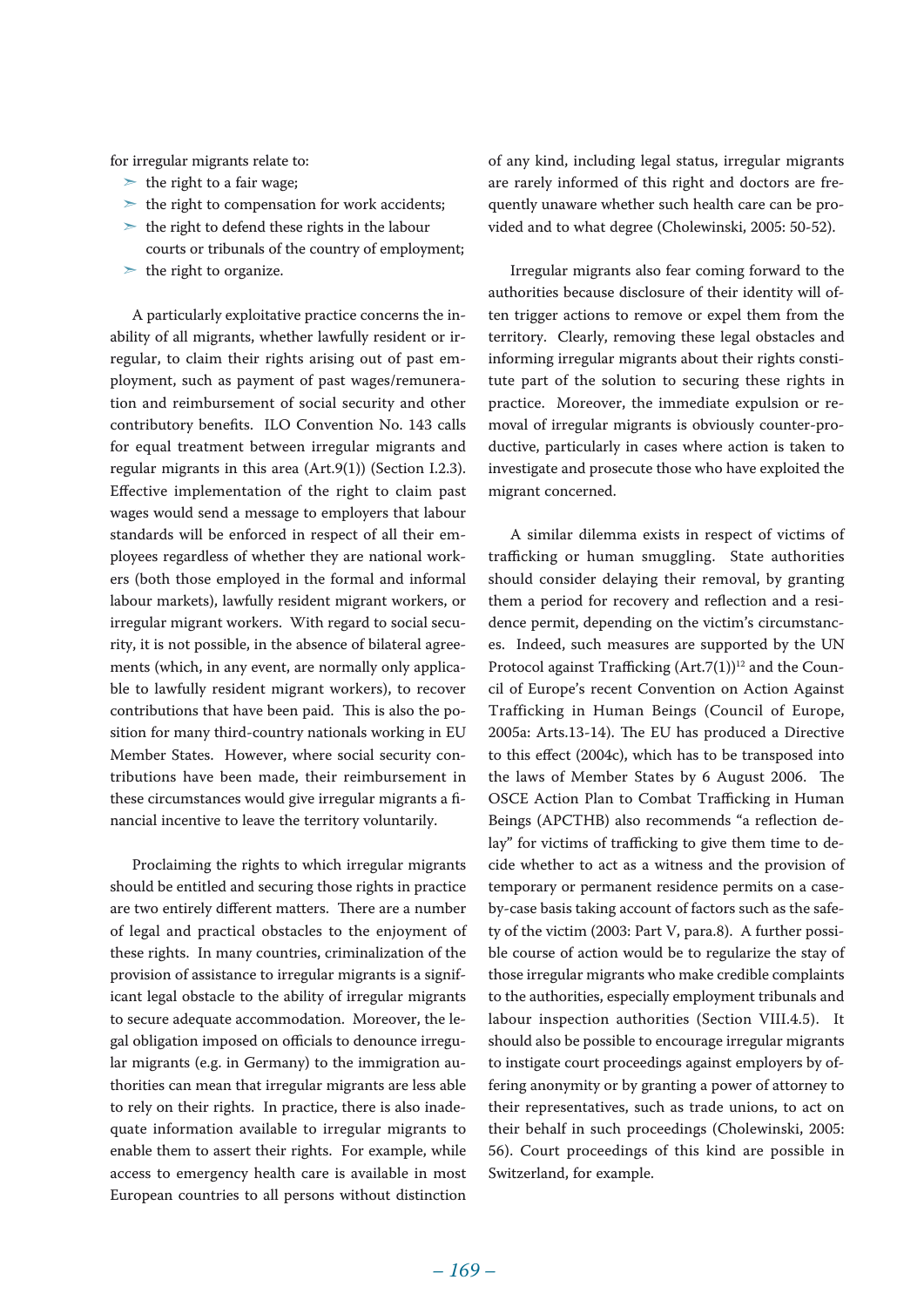ing can be rewarded and may thus serve to encourage further irregular migration. In fact, this outcome is frequently assumed although there is not much evidence to support it. On the other hand, particularly where irregular migrants cannot be removed from the territory for legal, humanitarian or practical reasons (e.g. those

# **VIII.4.5 Regularization**

Regularizing the situation of irregular migrants poses a dilemma for host countries. On the one hand, regularization sends a signal that clandestine entry with a view to finding illegal employment or overstay-

#### **Te x t bo x VIII . 5**

# **Recent Regularization Measures in Southern European Countries**

#### **Italy**

Regularization was introduced by a decree-law dated 6 September 2002, initially for the domestic workers market (i.e., nannies and care-workers for the elderly and disabled). It was then extended to other migrants working in illegal employment whose employers were willing to offer them an employment contract. Over 700,000 applications were received during the period between 11 September and 11 November 2002, of which just under 50 per cent were submitted by women domestic workers. A preliminary analysis of applications by nationality indicates: Ukrainians (27%), Romanians (19.3%), Ecuadorians (7.6%), Poles (7.3%), and Moldovans (6.9%). Applicants in other forms of employment were mainly men, of whom Romanians accounted for 22.4%, Moroccans 11.9%, Albanians 11.4%, and Chinese 8.5%. Sources: OECD (2004a: 218; 2005: 212-213).

#### **Portugal**

During 2001, Decree Law No. 4/2001 of 10 January 2001 introduced a regularization programme which legalized the position of many irregular migrant workers in Portugal. This regularization programme enabled undocumented or irregular migrant workers, who were offered or had signed a valid employment contract, to regularize their situation. Between 10 January 2001 and 31 March 2003, 179,165 one-year renewable resident permits were issued under this programme. In practice, the regularization programme applied mostly to East Europeans (Ukrainians, Moldovans and Romanians), Russians and Brazilians. Source: OECD (2005: 254).

#### **Spain**

The most recent regularization programme in Southern Europe was undertaken in Spain. The programme was one of the reforms introduced to the immigration legal framework by a Decree of 30 December 2004. The objective of the reform was to meet existing demands for labour by broadening legal channels and by also putting in place tougher measures against illegal

employment. A summary of the 2005 regularization programme is provided below. The data collected from the 690,679 applications received indicates that the top three countries of origin were Ecuador (21%), Romania (17%) and Morocco (13%). Most of the applicants were employed in lower-skilled jobs. Moreover, 6 out of 10 applicants were male and the majority of female applicants were working in domestic services.

#### **Summary of the Regularization Programme**

Primary Objective: Reduce illegal employment by regularizing foreign workers

#### Eligibility Criteria:

- $\geq$  Residence (and registration) in Spain since 8 August 2004;
- $\geq$  No criminal record:
- ➣ Future employment contract for at least six months (three months in agricultural jobs).

Application period: 7 February 2005 to 7 May 2005 Number of Applications Received: 690,679 Status Granted: One-year residence and work permit (renewable)

#### Noteworthy Characteristics:

- $\triangleright$  Employers responsible for regularizing foreign workers (except in the case of independent domestic workers);
- ➣ Unprecedented cooperation between Ministry of Interior and Ministry of Labour and Social Issues;
- ➣ Consensus and support from employer organizations, unions, and NGOs;
- $>$  All other immigration applications and benefits procedures suspended until 8 August 2005;
- ➣ Regularization programme part of a larger, more comprehensive immigration reform.

Source: Arango and Jachimowicz (2005).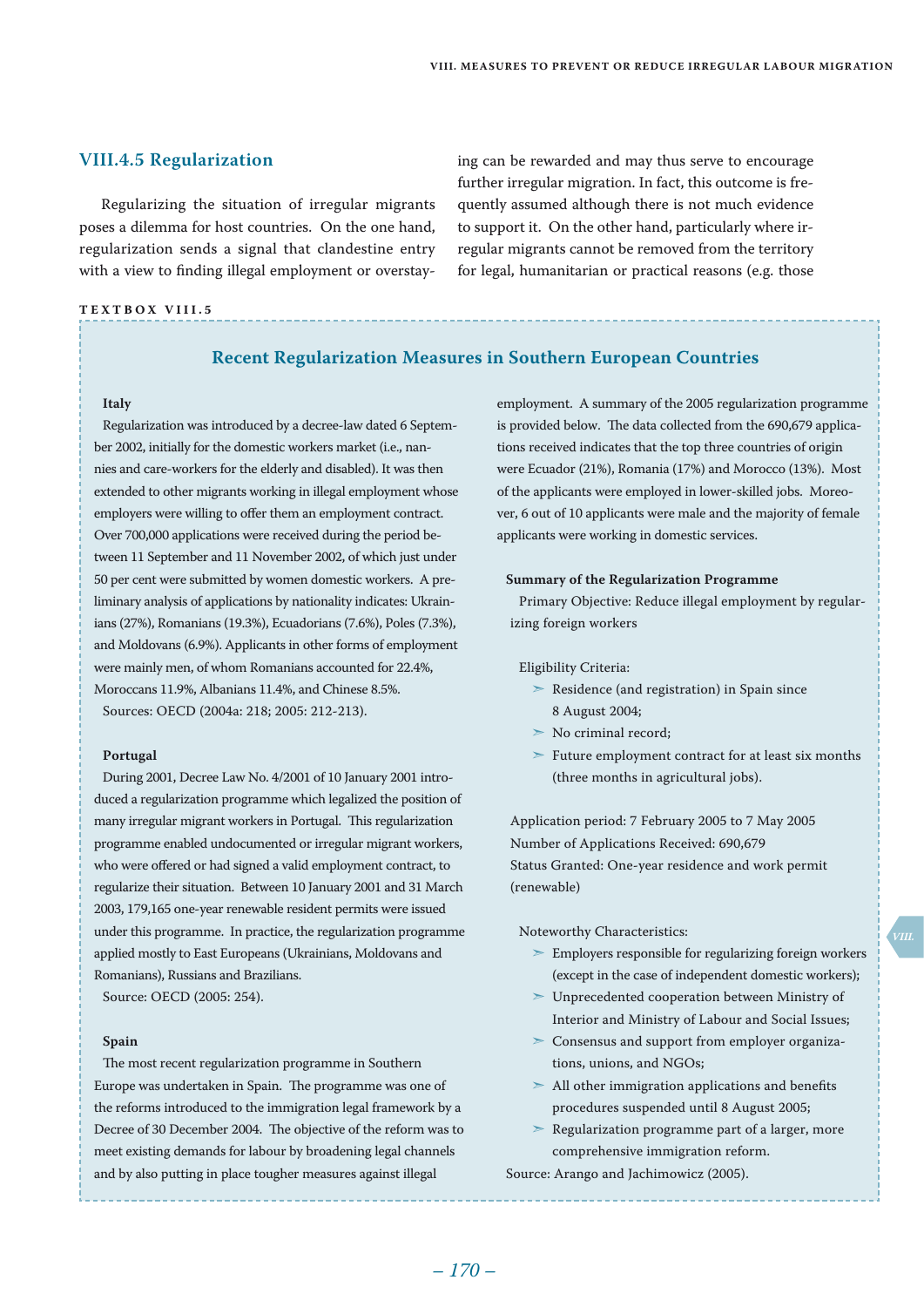who have established economic and social ties with the host society), regularization is a viable policy option and should be seriously considered, as it serves to prevent their further marginalization and exploitation.<sup>13</sup>

There are clearly economic benefits for the host country in regularizing its irregular migrant labour force, in terms of increased taxes and social security contributions. Moreover, regularization can serve to combat the informal labour market by affording a legal status to irregular migrant workers who are gainfully employed in the shadow economy. A number of OSCE countries have resorted to regularization measures, particularly in Southern Europe (Greece, Italy, Portugal, and Spain, see Textbox VIII.5), where such meas-

ures have been introduced periodically. The most recent programme took place in Spain in 2005, where nearly 700,000 irregular migrants applied to legalize their status (Arango and Jachimowicz, 2005).

Given the large number of migrants working illegally in the Russian Federation, a pilot regularization was carried out in 10 regions in 2005. The scheme applied to migrant workers who had resided unlawfully and worked in the country for more than three months. Approximately 7,400 irregular migrant workers were legalized. The results of the scheme are currently being assessed with a view to determining whether more general regularization measures should be established (Textbox VIII.6).

#### **Te x t bo x VIII . 6**

# **Pilot Regularization of Illegally Employed Migrant Workers who had entered the Territory of the Russian Federation on a Visa-free Basis (September – December 2005)**

Given the considerable volume of migrants in an irregular situation in the Russian Federation, where 80-90 per cent of all irregular migrants are labour migrants, prompt measures are necessary to reduce this phenomenon. Regularization is the most effective procedure, since it leads to a rapid and considerable reduction in the number of irregular migrant workers while undermining associated illegal activities.

In order to develop a methodology for regularization of irregular migrant workers and to draw up proposals regarding its implementation throughout Russia, the Federal Migration Service, together with the Federal Tax Service and ROSTRUD (Employment Service), carried out a pilot regularization programme for irregular migrant workers who had entered the territory of the Russian Federation on a visa-free basis in ten regions\* between 22 September and 1 December 2005.

For the first time, a new liberal procedure was adopted: all the services involved in the pilot project travelled to the action sites, and were thus able to regularize many illegally resident foreign citizens in a short period of time. In the course of the pilot process, approximately 7,400 irregular migrant workers employed in 403 companies and organizations were regularized. However, several factors hampered the operation, including:

- ➣ unreasonably time-consuming procedures for lodging an official application, due to the existence of additional and non-legal bureaucratic barriers in a number of Russian regions. These were caused by the presence of inter-agency commissions, which consider questions relating to the issuance to employers of permits to employ foreign labour;
- ➣ fixed rates of State tax regardless of the duration of the migrant's employment;
- ➣ complicated temporal residence registration procedures for migrant workers because of the unavailability of suitable housing, as provided for by law.

The findings of the pilot project demonstrated that, in order to create favourable conditions for the legal employment of foreign workers, the following steps are required:

- $\geq$  pursuit of liberalization and amendment of the legal normative acts providing for the use and employment of foreign labour;
- $\ge$  establishment of national and international ex-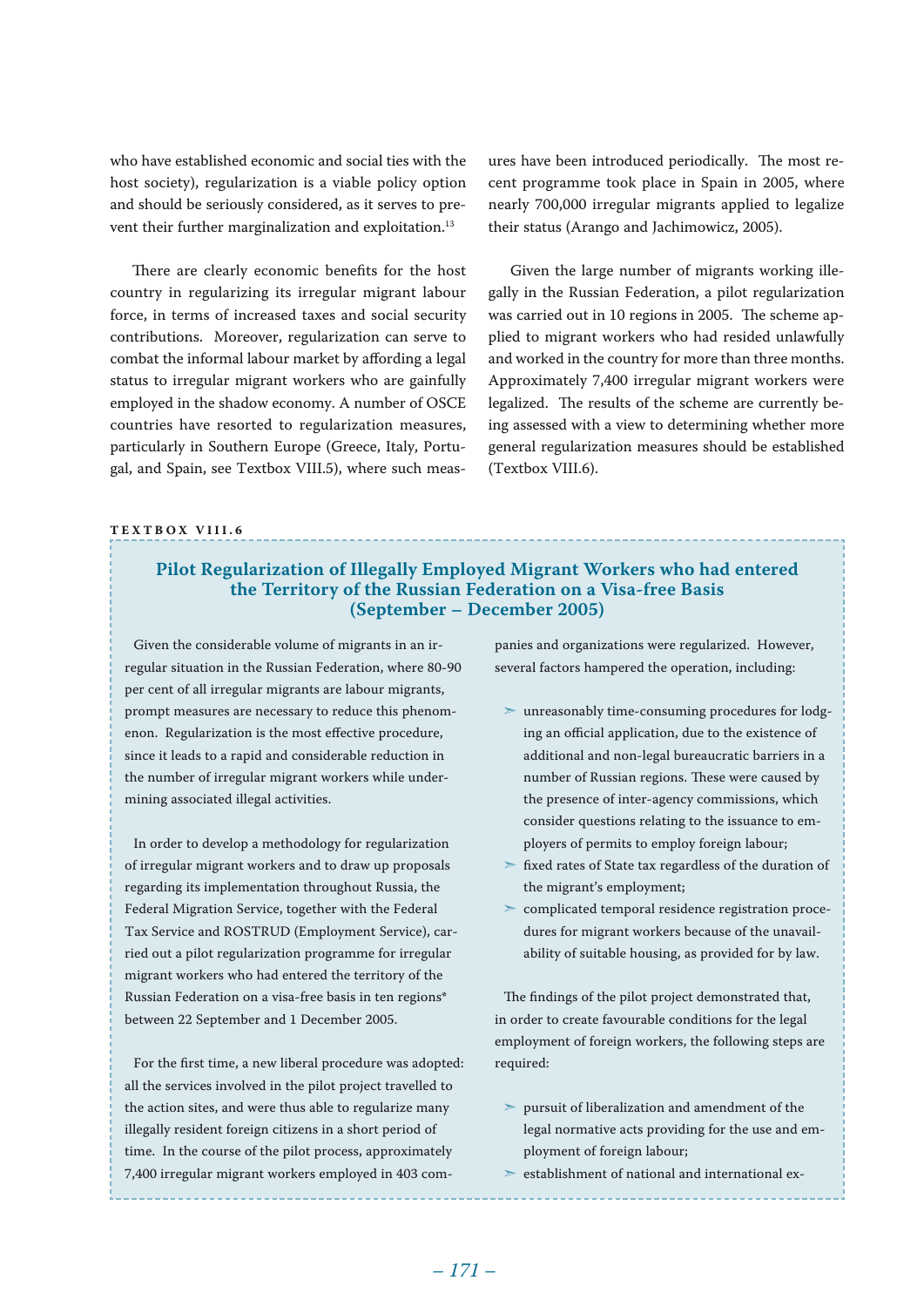#### **Te x t bo x VIII . 6**

# **Pilot Regularization of Illegally Employed Migrant Workers who had entered the Territory of the Russian Federation on a Visa-free Basis (September – December 2005)(continued)**

changes of foreign labour within the CIS region, the Common Economic Area and the Eurasian Economic Community;

 $\geq$  introduction of immigration inspections operating in close cooperation with the national body responsible for labour migration.

The pilot project also demonstrated that the liberal approach for filing official papers for employment resulted in employers taking a greater interest and assisting a significant number of migrant workers in their regularization. It also showed that there would be benefits for the national economy if regularization procedures were extended to the whole of the Russian Federation.

According to the Federal Migration Service, over one million irregular migrant workers could be legalized in a large-scale regularization exercise. This would lead to:

- $\geq$  a decrease in the number of migrant workers residing in the country without legal status;
- $\geq$  a reduction of the adverse impact of irregular labour migration on the labour market, on informal employment in general, and on other areas of the national economy and social life, including crime rates and corruption;
- $>$ a more efficient commitment to the potential that

labour migration offers for Russia's economic and demographic development, in particular by increasing revenues for federal and regional budgets, due to the legalization of incomes earned by regularized migrant workers. Indeed, this regularization pilot programme injected approximately RUB 29.5 million into the budget through the payment of State duties following the issuance of work permits for 7,364 foreign workers. In addition, the budget will receive:

o approximately RUB 10 million per month in income tax;

o approximately RUB 20 million in individual social security tax payments.

For every year of regularized work, migrant workers will contribute approximately RUB 350 million to the State treasury, a figure which increases to nearly RUB 380 million, when State duties are included.

\* The City of Moscow, the Moscow Oblast, Saint Petersburg, Ekaterinburg, Krasnoyarsk Krai, Omsk, Irkutsk, Primorski Krai, the Sakhalin Oblast and Krasnodar Krai.

Source: IOM Moscow, March 2006.

#### **Te x t bo x VIII . 7**

# **Regularization – The Right to Earned Adjustment**

"Countries would be better off regularizing the status of workers whom they cannot send back home. This benefits not only the migrants but the country as a whole. In this connection, a principle that seems to have wide implicit resonance in the regularization policies of many countries is that of earned adjustment. Migrant workers with irregular status may be said to earn a right to legal status if they meet certain minimum

conditions: they must be gainfully employed, they must not have violated any laws other than those relating to illegal or clandestine entry, and they must have made an effort to integrate by (for example) learning the local language".

Source: ILO (2004: 120, para. 399).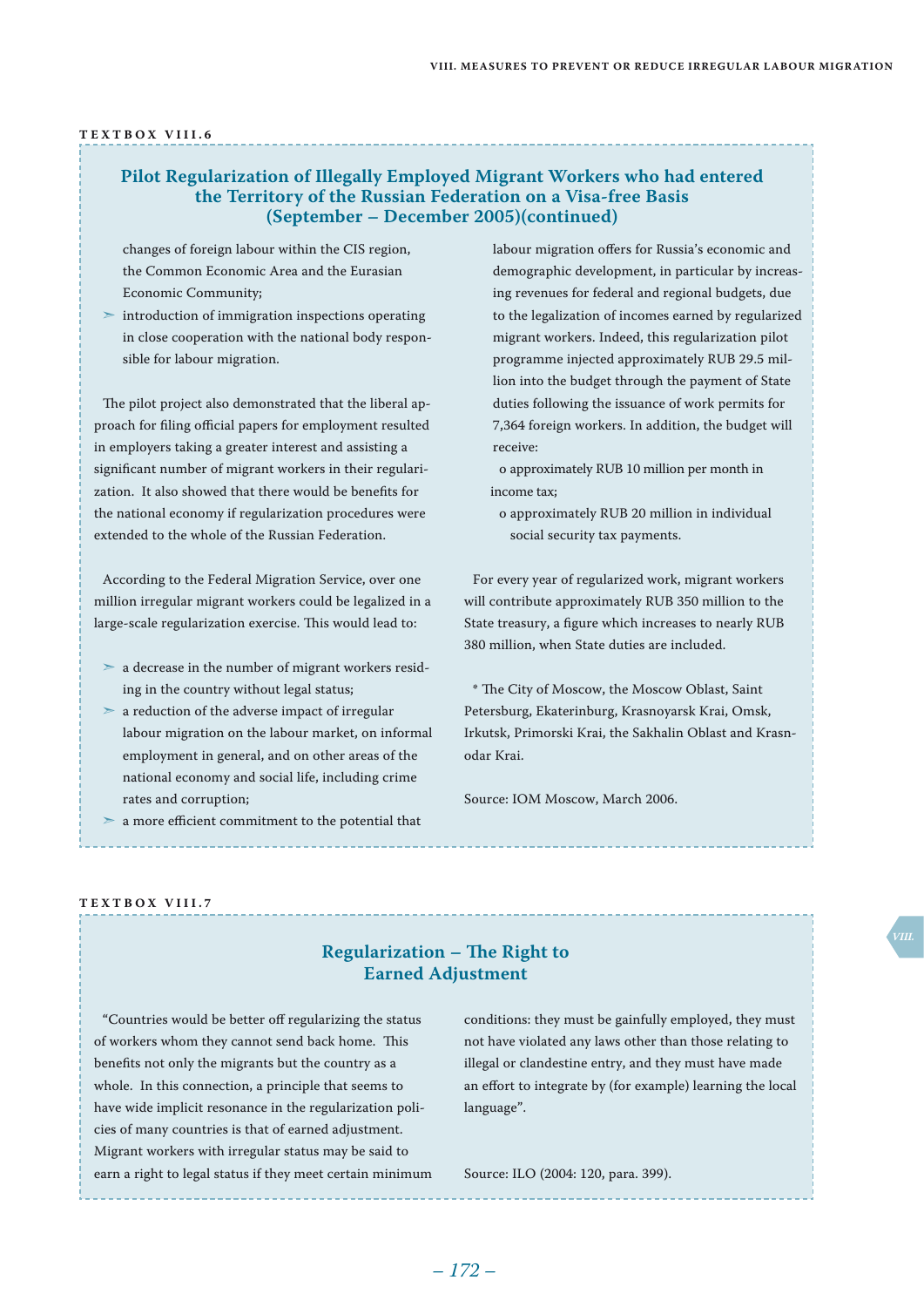As an alternative, or a complement, to more general 'unique' regularization measures, ILO has argued in favour of an individual right to "earned adjustment" for irregular migrant workers who cannot be removed and who have demonstrated that they have a prospect of settling successfully in the country concerned (Textbox VIII.7).

## **VIII.4.6 Return**

An important component in preventing or reducing irregular migration is ensuring that irregular migrants leave the country in which they are residing in an irregular manner. This is frequently identified as an integral part of a well-managed and credible policy on legal migration.

Voluntary return is widely regarded as the "most dignified and least costly return option" (IOM, 1999:19; 2003d; 2004a), in contrast to measures of forced return. IOM implements a number of programmes, in cooperation with its Member States, to assist the voluntary return or departure of irregular migrants, unsuccessful asylum-seekers, as well as other migrants who wish to return home but experience difficulties in doing so. The assistance provided by IOM takes the

#### **Te x t bo x VIII . 8**

form of a comprehensive range of measures applicable to the whole return process and may include:

- $\geq$  information dissemination within immigrant communities;
- ➣ counselling services for migrants interested in eligibility and reintegration options/support, particularly those who have been away from their countries of origin for a considerable period of time;
- ➣ assistance with documentation and travel arrangements, including during transit;
- ➣ reception on arrival, referrals and in-country onward transportation home;
- ➣ provision of further reintegration assistance in the home country, including financial, and/or in-kind support;
- ➣ monitoring of the reintegration process of returnees (IOM, 2006).

The OSCE Action Plan to Combat Trafficking in Human Beings also favours voluntary return in the context of repatriation (2003: Part V, para.5.1).

In practice, however, many of the measures adopted by individual countries relate to forced return, ei-

# **Proposed Directive on common standards and procedures for returning illegal residents (EU, 2005c)**

#### **Key points**

- ➣ It responds to a call by the European Council in the Hague Programme (December 2004) to establish common standards for persons to be returned in a humane manner and with full respect for their human rights and dignity.
- ➣ "Effective return policy is a necessary component of a well managed and credible policy on migration. Clear, transparent and fair rules have to be agreed which take into account this need, whilst respecting the human rights and fundamental freedoms of the person concerned".

#### **Main features:**

- $> A$  return decision is to be issued to any third-country national staying illegally on the territory.
- $>$  Voluntary return should be possible during an initial period of 4 weeks.
- ➣ A two-step procedure (return decision followed by a removal order) should be applicable.
- ➣ Forced return measures are to be applied proportionately.
- $>$  A re-entry ban is to apply for a maximum of 6 months.
- ➣ Minimum procedural safeguards should be put into place.
- $\geq$  Limited temporary custody (detention) is permissible where there are serious grounds to believe that there is a risk of the irregular migrant absconding and where application of less coercive measures is not sufficient to prevent this.
- ➣ Detention of irregular migrants should only take place on the basis of a temporary custody order issued by judicial authorities which should be subject to further judicial review at least once a month. Member States are obliged to ensure that third-country nationals in custody are "treated in a humane and dignified manner with respect for their fundamental rights and in compliance with international and national law".

 *– 173 – – 174 –*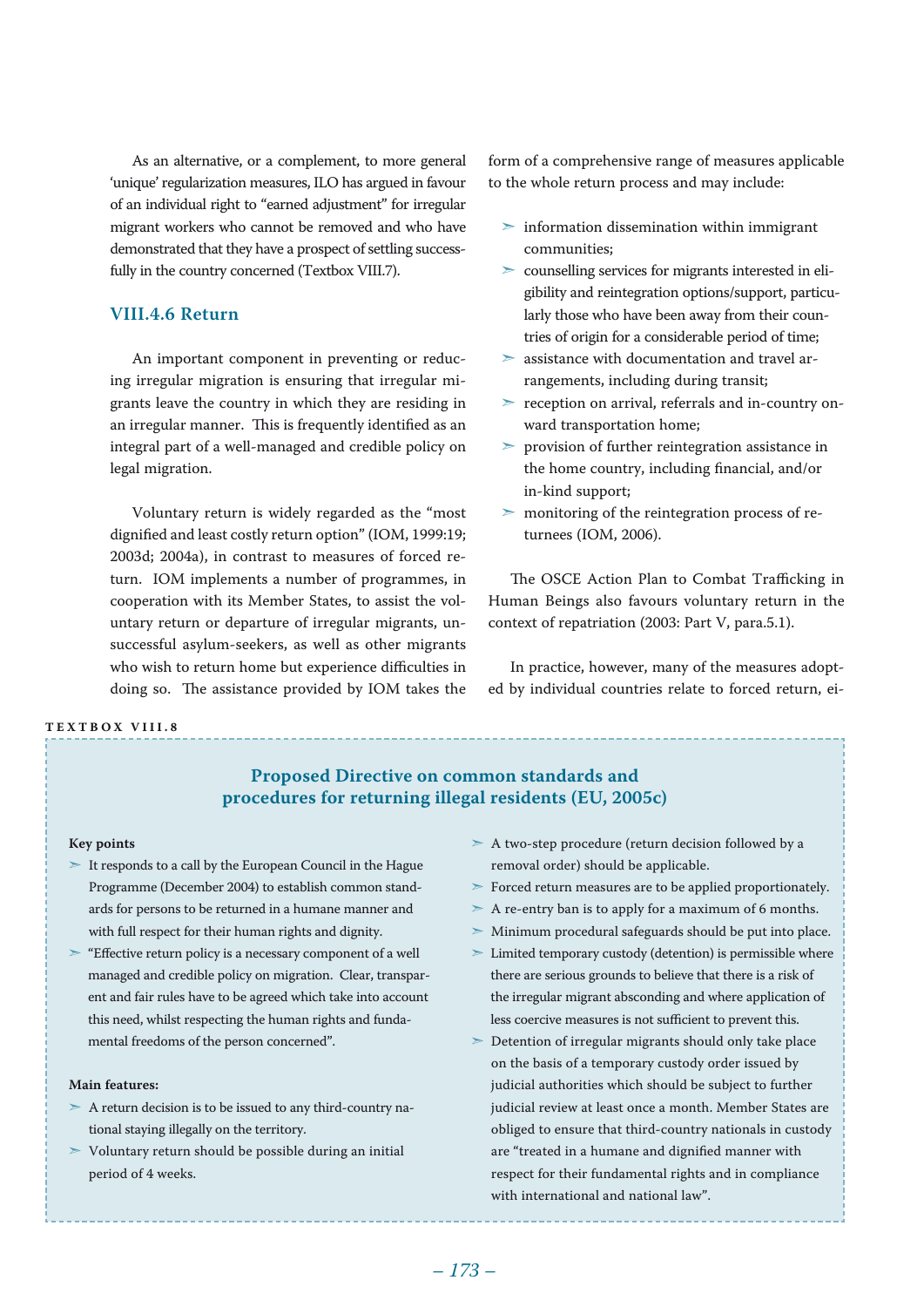ther expulsion or deportation. In the EU, it can be argued that insufficient attention has been devoted to voluntary return, where efforts have focused on promoting cooperation and facilitating forced returns.<sup>14</sup> Moreover, there are currently no harmonized standards for the return of irregular migrants and the law and practice relating to procedures and norms applicable in the return process differ from EU Member State to Member State.15 However, in September 2005, the European Commission submitted a proposal to the Council of Ministers and the European Parliament for a Directive which, if adopted, will provide for common approach among EU Member States on this important question (Textbox VIII.8) (EU, 2005c). It is currently under deliberation by the EU Council of Ministers.

OSCE countries have concluded readmission agreements among themselves and with third countries. The EU and its Member States have also adopted EU-wide readmission agreements with third countries. One agreement with Albania, an OSCE participating State, has now come into force, and the agreement with the Russian Federation was initialled in October 2005 (EU, 2005e).16 These agreements include reciprocal arrangements for contracting parties to take back their own nationals found residing without authorization in the other Contracting party and other irregular migrants arriving from the territory of that party.17 Readmission agreements are considered necessary by destination countries as countries of origin are often reluctant to take back individuals, in the case of return enforcement, usually because of a lack of consensus on the evidence necessary to prove that the person is a national of that country or, if not a national, that he or she has indeed come directly from that country's territory.

# **VIII.4.7 Opening up more legal channels for labour migration**

As observed in Sections VIII.1 above, irregular migrants clearly fill a gap in the labour markets of destination countries, particularly by undertaking those difficult and unattractive jobs that nationals no longer wish to perform (e.g. agriculture, construction, catering, cleaning, domestic services). Many countries and employers actively seek migrant workers for highlyskilled positions and increasingly for work in lowskilled sectors. While not necessarily a panacea for reducing irregular labour migration flows, these de-

mands need to be addressed and opening up more legal channels for labour migration should be an integral part of a comprehensive policy-coordinated approach to irregular labour migration. Moreover, it is important that policies establishing legal migration routes are equitable and sufficiently attractive (for example, by accommodating more than nominal numbers of migrant workers and involving a minimum amount of bureaucratic procedures) to deter potential migrants from travelling by irregular means.

#### **VIII.4.8 Inter-state cooperation**

A further important component of these measures is bilateral and multilateral cooperation. On the multilateral level, as discussed in Section IX.1.7.1 below, ICRMW and ILO instruments on migrant workers specifically promote such cooperation between States, including on migration policies and regulations, conditions of work as well as measures to address irregular migration.

The adoption of readmission agreements (Section VIII.4.6 above) clearly forms part of this approach, although, in the EU context, it has been recognized that there are very few incentives for third countries to enter into such agreements. Although such agreements are reciprocal in nature, as they apply to both contracting parties, the principal beneficiaries are destination countries. To encourage third countries to enter into readmission agreements and promote more effective bilateral cooperation between origin and destination countries, readmission agreements could be combined with legal labour migration channels by setting up quotas for migrant workers from third countries. For example, Italy has reserved a fixed number of places in its annual immigration quota for nationals of certain countries with which it has concluded readmission agreements (Textbox VI.1). It has also adopted bilateral labour migration arrangements with these countries. The UK Government is also planning to restrict lowskilled legal migration routes to countries with which it has organized effective return arrangements (UK, 2006b: 29). On the EU level, facilitated admission for short-term visits and other purposes is being offered to third countries as part of an overall package deal on readmission. Thus, in concluding a readmission agreement with the Russian Federation, the EU also initialled a visa facilitation agreement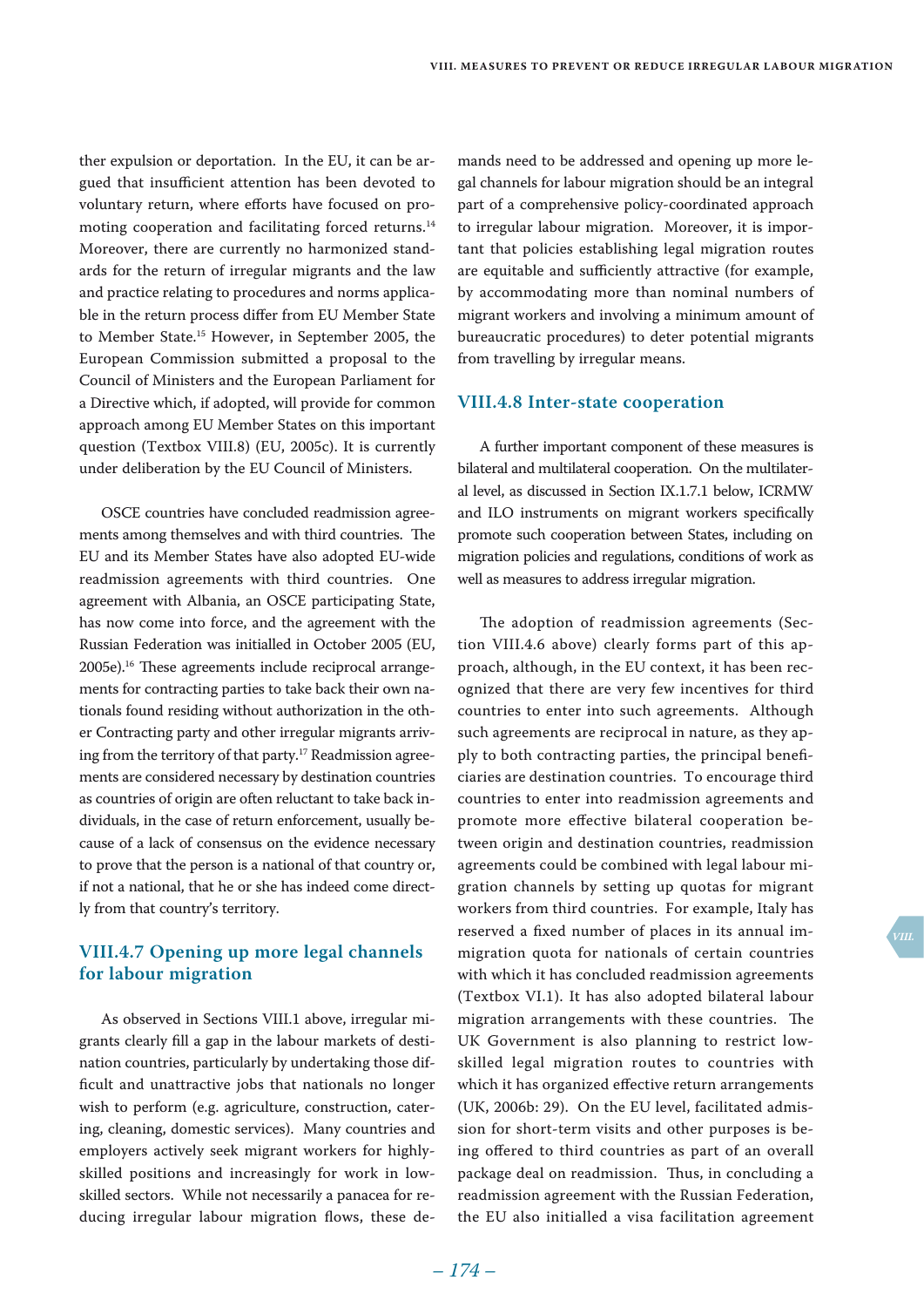### **EU-Russian Federation Agreement on Visa Facilitation**

This agreement eases procedures for issuing short-stay visas (i.e., for intended stays of no more than 90 days) for Russian and EU citizens travelling to Schengen Member States (EU Member States except the UK, Ireland and Denmark) and the Russian Federation. The following facilitations are covered by the agreement:

- $\triangleright$  In principle, for all visa applicants, a decision on whether or not to issue a visa will be taken within 10 calendar days. This period may be extended by up to 30 days where further scrutiny is needed. In urgent cases, the period for taking a decision may be reduced to 3 days or less.
- ➣ The documents to be presented have been simplified for some categories of persons: close relatives, business people, members of official delegations, students, participants in scientific, cultural and sporting events, journalists, persons visiting military and civil burial grounds, drivers conducting international cargo and passenger transportation services. For these categories of persons, only the documents listed in the agreement can be requested for justifying the purpose of the journey. No other justification, invitation or validation provided for by the legislation of the Parties is required.
- ➣ Visa fees applied by Russia have been substantially reduced and aligned to the Schengen visa fee (35 $\epsilon$ ). This fee will be applied to all EU and Russian citizens (including tourists) and concerns both single and multiple-entry visas. It is possible to charge a higher fee (70  $\varepsilon$ ) in case of urgent requests, where the visa application and supporting documents are

submitted by the visa applicant three days or less before his/her departure. This does not apply to cases relating to travel for humanitarian reasons, health, and death of relatives. Moreover, for certain categories of persons the visa fee is waived: close relatives, officials participating in government activities, students, persons participating in cultural and educational exchange programmes or sporting events and humanitarian cases.

 $\geq$  Criteria for issuing multiple-entry visas are simplified for the following categories of persons:

1. for members of national and regional governments and parliaments, Constitutional and Supreme Courts and spouses and children visiting citizens of the EU or the Russian Federation, who are legally resident but with limited duration for the validity of their authorization for legal residence: visa of up to five years;

2. for members of official delegations, business people, participants in scientific, cultural and sporting events, journalists, drivers and train crews, provided that during the previous two years they have made use of 1 year multi-entry visas and that the reasons for requesting a multi-entry visa are still valid: visas for a minimum of 2 years and maximum of 5 years.

- ➣ Both Parties agree to undertake measures as soon as possible with a view to simplify registration procedures.
- ➣ Holders of diplomatic passports are exempted from the visa requirement for short stays.

Source: EU (2005g).

(Textbox VIII.9), and visa facilitation is currently being negotiated with the Ukraine.

Another form of bilateral cooperation is the exchange and posting of "immigration liaison officers". This has been taking place throughout the EU and in neighbouring countries and is now covered by EU Council Regulation 2004/377/EC (EU, 2004a). These immigration liaison officers are usually seconded to the other country's Interior or Foreign Ministry (but they can also be posted to the Labour or Overseas Employment Ministry) and may assist in identifying and preventing potential irregular flows of migrant workers, returning irregular migrants, and organizing legal labour migration.

A broader approach to inter-state cooperation on preventing and reducing irregular migration involves the integration of migration issues in regional cooperation and development activity, which is something that the EU has increasingly included in the external relations dimension of its migration policy (EU, 2005b). Relevant measures here may include promoting "brain circulation", enhancing the impact of remittances on development, harnessing the potential of the Diaspora to promote development in countries of origin, and targeting development assistance with a view to creating employment opportunities in regions in the country of origin identified as having a high potential for irregular migration.